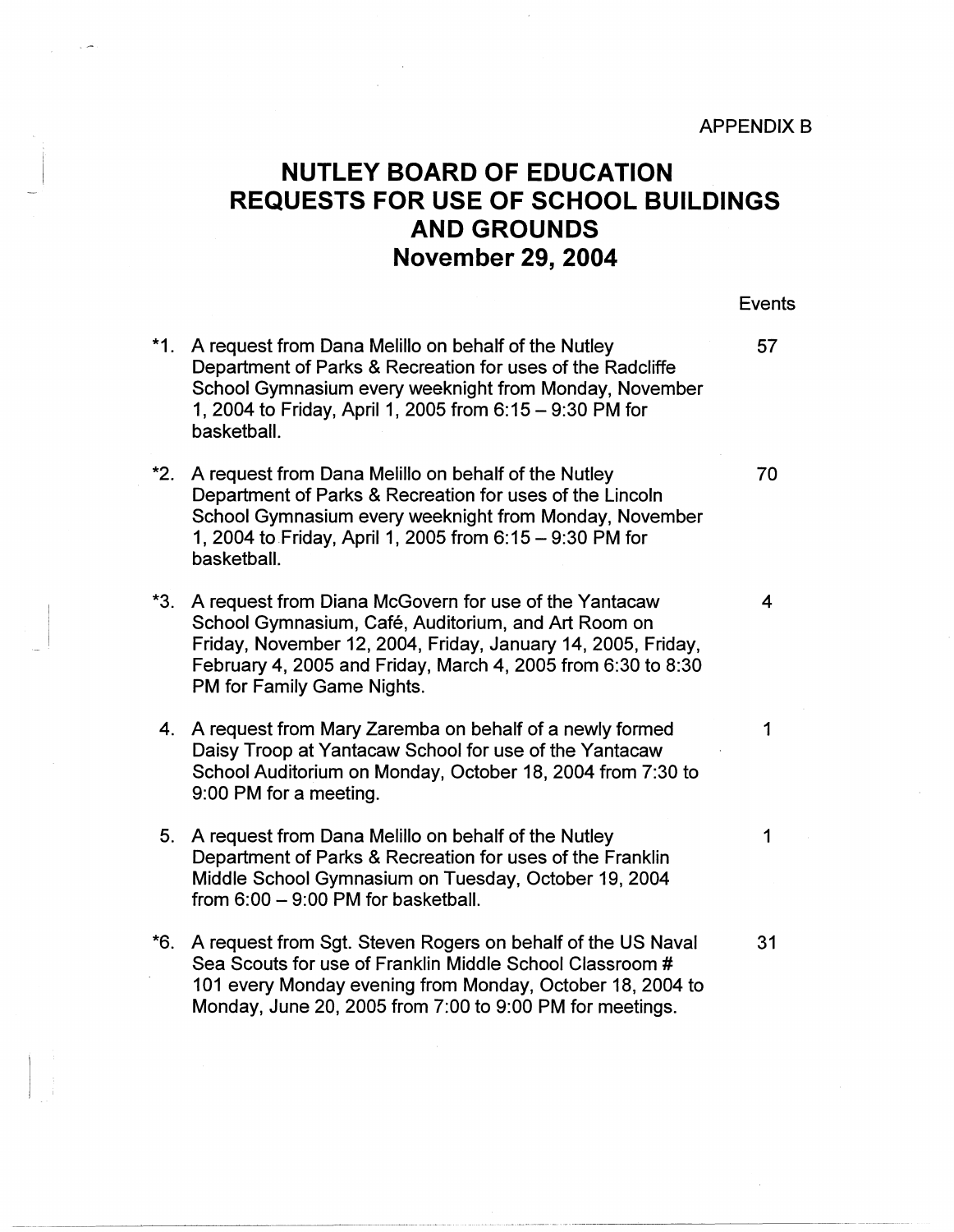- **\*7.** A request from Sgt. Steven Rogers on behalf of the US Naval 2 Sea Scouts for use of Franklin Middle School Gymnasium on Monday, October 18, 2004 and Monday, October 25, 2004 from 7:00 to 9:00 PM for meetings. 8. A request from Madeline Cucuzza on behalf of the Senior 1 Fashion Show Committee for use of the Nutley High School Cafeteria on Tuesday, December 7, 2004 from 7:00 to 9:30 PM for a meeting. **\*9.** A request from Dana Melillo on behalf of the Nutley 10 Department of Parks and Recreation for use of the Franklin Middle School Gymnasium weekday afternoons from Monday, November 1, 2004 to Thursday November 18, 2004 from 3: 15 to 4:45 PM for basketball practice. \*10. A request from Dana Melillo on behalf of the Nutley 6 Department of Parks and Recreation for use of the Yantacaw School Field every Saturday & Sunday from Saturday, October 30, 2004 to Sunday, November 14, 2004 from 9:00 AM to 3:00 PM for soccer practice. **\*11.** A request from Bonnie Donofrio on behalf of the Lincoln 2 School PTO Talent Show Committee for use of the High School Auditorium on Monday, April 4, 2005 from 4:00 to 8:00 PM for Talent Show Rehearsal, and Friday, April 8, 2005
- \*12. A request from Lee Ann Davis on behalf of Cub Scout Pack # 2 142 for use of the Spring Garden School Teacher's Café on Friday, November 19, 2004 from 3:30 to 5:00 PM for meetings, and the Art Room on Monday, November 22, 2004 from 6:30 to 8:00 PM for meetings.

from 6:00 to 10:00 PM for the Talent Show Performance.

- **13.** A request from Toni Ann Sullivan on behalf of the Radcliffe 1 School PTO Tricky Tray Committee for use of the Radcliffe School Library on Monday, November 15, 2004 from 7:00 to 9:00 PM for a meeting.
- **14.** A request from Rod Munyon on behalf of the Nutley Lions 1 Club for use of the Franklin Middle School Auditorium on Saturday November 20, 2004 from 8:30 AM to 12 Noon for the Annual Spelling Bee.

-----------~--·-- --- -~~-